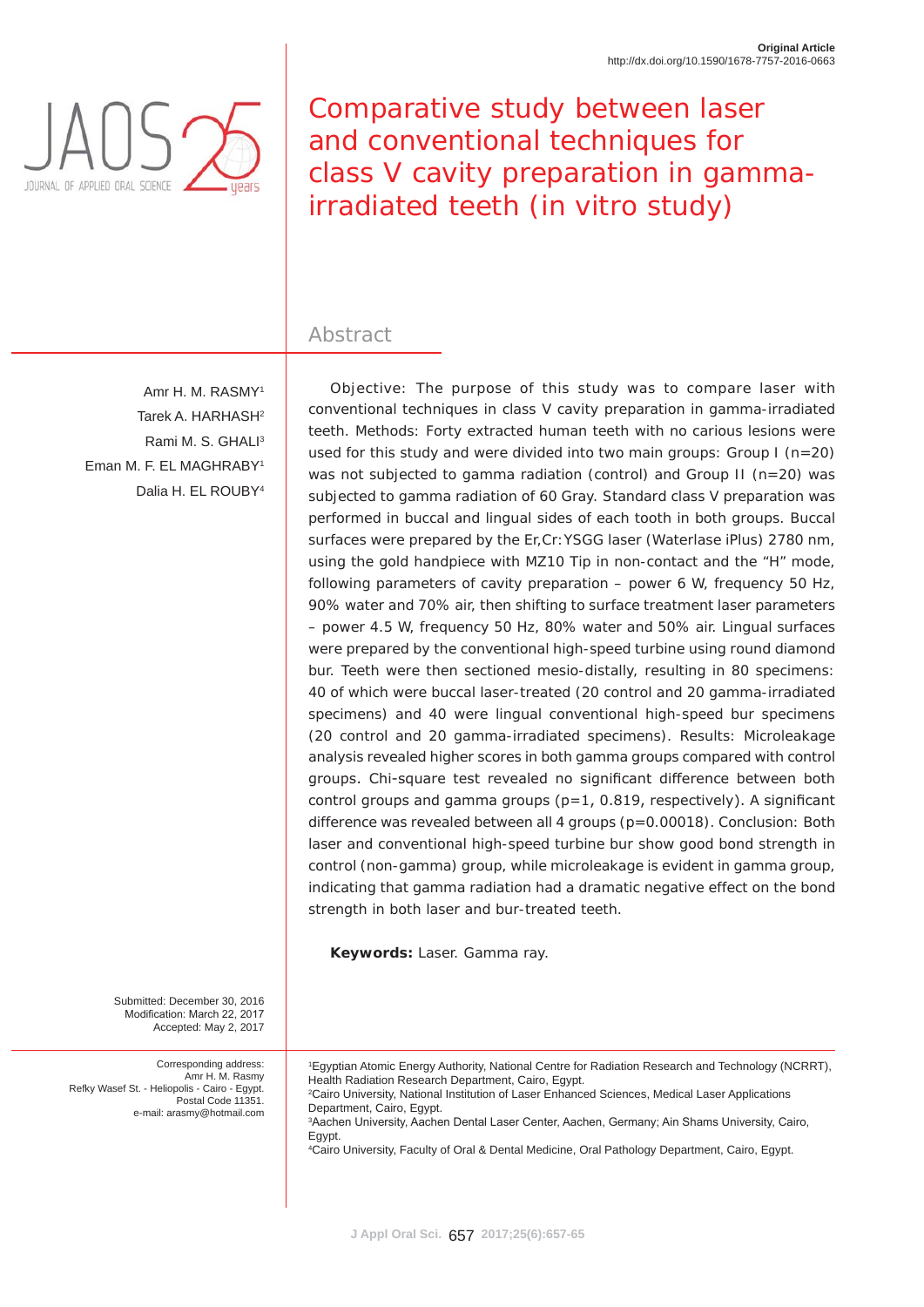## Introduction

Radiotherapy is a common therapeutic modality for malignancies of head and neck. It is usually associated with some possible complications such as radiation caries, xerostomia, osteonecrosis, loss of taste and trismus<sup>17</sup>.

The symptoms of microleakage range from postoperative hypersensitivity or loss of the restoration due to bond failure to damage to vital dentin and pulp tissue, which in some cases may be irreversible. Effects of microleakage include marginal discoloration and secondary caries, which are due to the presence of bacteria, their nutrients or hydrogen ions, originating from plaque on the surface and leaking into the interfacial space. Bacterial marginal leakage has been implicated as an etiological factor in recurrent caries and pulp irritation following the application of restorations<sup>9</sup>.

Many different techniques may be used to evaluate microleakage, including air pressure, bacterial studies, radioisotope studies, neutron activation studies, scanning electron microscope, chemical tracers and dye penetration studies<sup>21,30,31</sup>.

A study performed to investigate the influence of therapeutic dose X-rays on the microhardness and degree of conversion of two different aesthetic restorative dental materials found that the therapeutic dose applied to cured material can promote linking and breaking of chain bonds. Thus, the authors recommended that the confection of a new dental restoration with a photo-cured composite resin should be made after the end of radiotherapy and never before, and old restorations should be attended and replaced when necessary<sup>7</sup>.

Bulucu, et al.<sup>5</sup> (2009) evaluated the effect of radiotherapy on the microleakage of three adhesive systems and observed no significant difference when comparing different adhesive systems. However, significant differences were observed between enamel and dentin  $(p<0.01)$ , in which the microleakage at the dentin margins was greater than at the enamel margins.

Naves, et al.<sup>16</sup> (2012) evaluated the effect of gamma radiation on the microtensile bond strength of resin-based composite restoration to human enamel and dentin performed either before or after radiotherapy. The authors concluded that gamma radiation had a significant detrimental effect on bond

strength to human enamel and dentin when the adhesive restorative procedure was carried out after radiotherapy.

Since previous studies evaluated either the effect of laser cavity preparation or gamma irradiation on surface roughness and microleakage, the combined effect of both variables still needs to be investigated.

Therefore, this study was carried out to detect the surface morphology and presence of microleakage in composite resin restoration following etched bur cavity preparation and laser cavity preparation in irradiated teeth.

# Material and methods

In this study, we used 40 molar teeth with no carious lesions, extracted from males of age 40-50 years from the Surgery Department of the Faculty of Dentistry, Cairo University, due to periodontal diseases or in preparation to receive a full denture. Teeth were stored in a 0.1% thymol solution until the study was carried out26.

They were divided into two main groups:

Group I (n=20) was not subjected to gamma radiation (control).

Group II (n=20) was subjected to gamma radiation of 60 Gray, which is the therapeutic dose for head and neck lesions<sup>11</sup>.

#### Radiation exposure

Irradiation of teeth was performed at the National Centre for Radiation Research and Technology (NCRRT), in Cairo, Egypt, using the 137-Cesium source Gammacell*®* 40, at a dose rate of 0.761 Gy/min at the time of the study.

### Laser application

Buccal surfaces of teeth were prepared by the Er,Cr:YSGG laser (Waterlase iplus) of wavelength 2780 nm ("H" mode), using the gold handpiece with MZ10 tip in non-contact. We used the following parameters during cavity preparation: power 6 W, frequency 50 Hz, 90% water and 70% air, shifting to surface treatment laser parameters of power 4.5 W, frequency 50 Hz, 80% water and 50% air.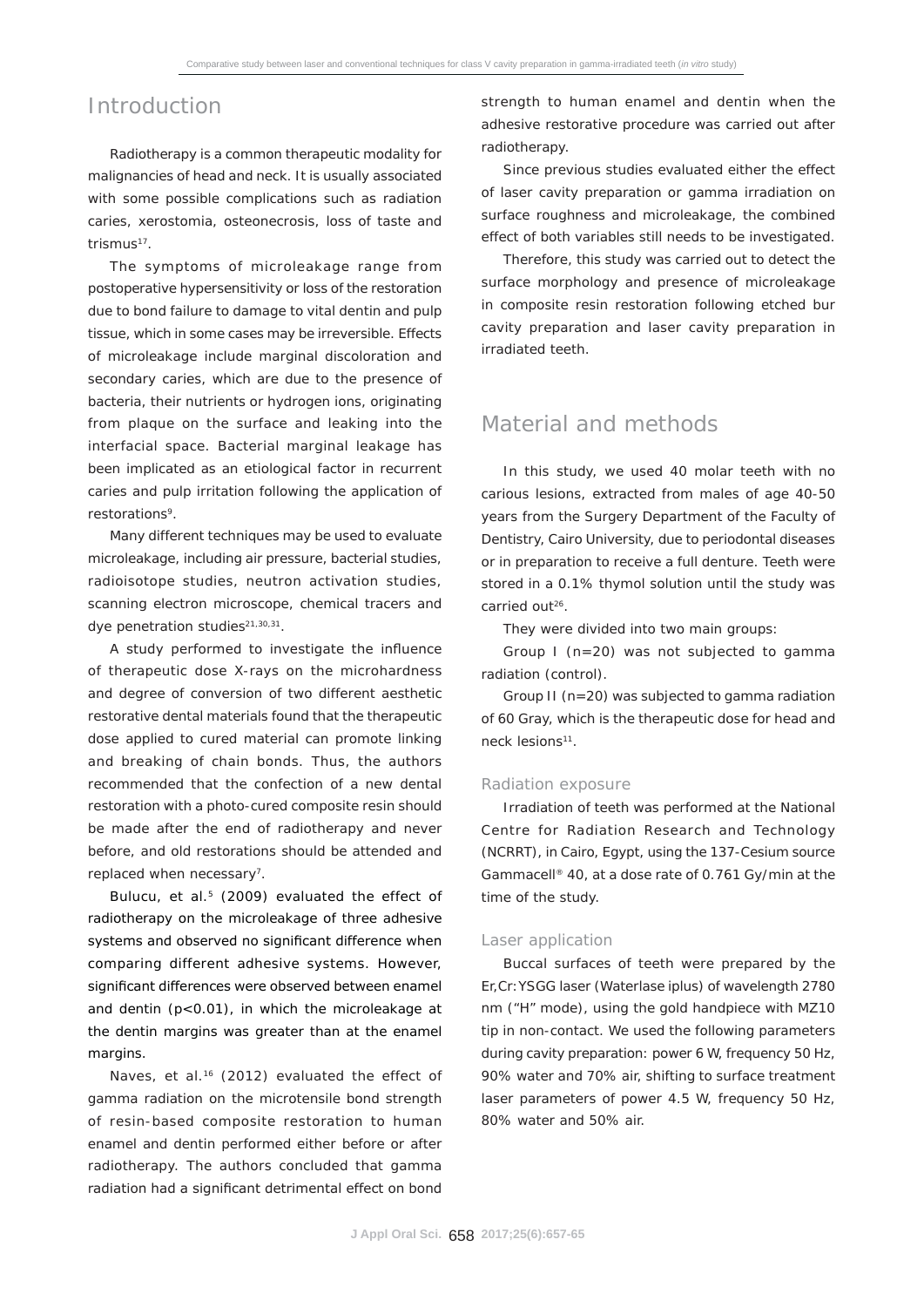#### Cavity preparation

A standard class V preparation was performed on buccal and lingual sides of each tooth in both groups with the following dimensions: diameter 3 mm; depth 3 mm; about 2 mm occlusally to the cementenamel junction<sup>25</sup>. Lingual surfaces were prepared by the conventional high-speed turbine using round number 3411 diamond bur, while buccal surfaces were prepared by the Er,Cr:YSGG laser (Waterlase iplus).

Afterwards, teeth were sectioned mesio-distally, resulting in 80 specimens, 40 of which were buccal laser-treated (20 control and 20 gamma-irradiated specimens) and 40 were lingual conventional highspeed bur specimens (20 control and 20 gammairradiated specimens), resulting in the four groups of this study:

Control, laser-treated group (CL);

Control, conventional high-speed bur-treated group (CB);

Gamma, laser-treated group (GL);

Gamma, conventional high-speed bur-treated group (GB).

From each group 10 specimens were subjected to scanning electron microscope (SEM) to study their surface morphology and 10 specimens were used to measure the microleakage, using stereomicroscope.

### Scanning electron microscope (SEM)

To study surface morphology using scanning electron microscopy, specimens were prepared as follows:

Each specimen was dehydrated in graded alcohol (ethanol) series (50, 70, 85, 90 and 100%) for 10 minutes at each concentration, and then coated with a thin film of gold by sputtering coater. Analysis was performed using scanning electron microscopy (SEM, Philips XL30, %600MD, Eindhoven, Netherlands).

#### The microleakage test

For measuring the microleakage using stereomicroscope (SZ-DC Olympus, Camera Olympus DC10, Japan), specimens (both control and gammairradiated) were prepared as follows:

Each conventional high-speed turbine bur specimen was acid-etched using phosphoric acid 30% gel for 30 seconds and then water sprayed for another 30 seconds and dried with air for 20 seconds, while the laser-treated specimen was used directly without acid etching. Both groups – laser treated and conventional high-speed turbine bur – were subjected to a bonding agent (Adper Single Bond, 3M, ESPE, St. Paul, USA) and adhesive composite (Filtek Z 250, 3M, ESPE, St. Paul, USA, Shade A3) was light-activated using light-curing device (with 800 mw/cm2 intensity, Woodpecker, USA) for 20 seconds, according to the manufacturer's instructions. Restorations were kept at room temperature for 24 hours and were finished and polished using rubber cups. The microleakage test was carried out with the whole tooth surface – except for the filled cavities and the region around 1 mm beyond the margins of the cavities – was coated with a nail varnish; then, the specimens were immersed in a 2% methylene blue solution under a thermo-cycling bath for 48 hours, then washed. Specimens were bisected at a bucco-lingual (palatal) plane with a diamond disc (D&Z, Germany), and scored for any microleakage using a stereomicroscope (SZ-DC Olympus, Camera Olympus DC10, Japan) $2,25,29$ .

The degree of microleakage was assessed using a 4-grade scale (Figure 1) and the technician was not informed of the nature and purpose of the experiment. When both sides of the same specimen revealed different scores, the highest score was recorded.

Statistical analysis was then performed using a commercially available software program (SPSS 19; SPSS, Chicago, IL, USA) to compare the microleakage scores recorded for different groups using the Chisquare test. The level of significance was set at  $p < 0.05$ .

## **Results**

#### Microleakage analysis

Results of microleakage analysis revealed higher scores in both gamma and control groups. The Chisquare test revealed no significant difference between both control groups, neither between both gamma groups (p=1, 0.819, respectively). A significant difference was revealed in all four groups (p=0.00018) (Table 1, Figures 2-6).

Scanning electron microscope revealed structural

| Score          | Content                                                              |
|----------------|----------------------------------------------------------------------|
| 0              | Low level dye penetration.                                           |
|                | Dye penetration reaching the enamel through the cavity margin.       |
| $\overline{2}$ | Dye penetration reaching the dentine through the cavity margin.      |
| 3              | Dye penetration reaching the cavity floor through the cavity margin. |

**Figure 1-** Four grade scale showing degree of micro leakage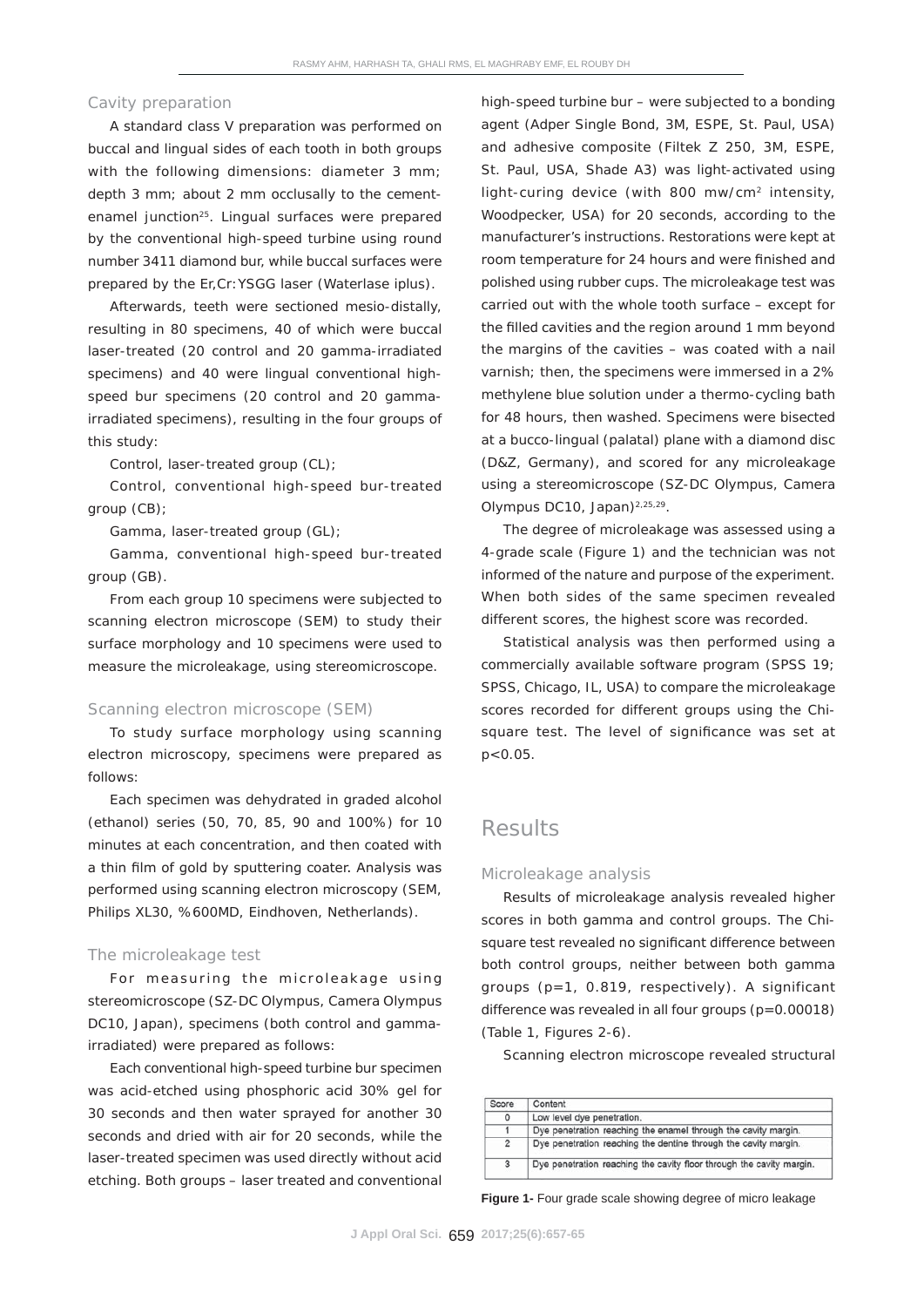| Table 1- Microleakage score in all groups and significance of the difference (Chi-square test) |  |  |  |  |
|------------------------------------------------------------------------------------------------|--|--|--|--|
|                                                                                                |  |  |  |  |

| <b>Groups</b>  |                | Score 0   | Score 1        | Score 2        | Score 3   | P1 value | P <sub>2</sub> value |
|----------------|----------------|-----------|----------------|----------------|-----------|----------|----------------------|
| Control groups | Laser $(N=10)$ | $(90\%)$  | 0              | 0              | $1(10\%)$ | 1ns      |                      |
|                | Bur $(N=10)$   | $9(90\%)$ | $\overline{0}$ | $\overline{0}$ | $1(10\%)$ |          |                      |
|                |                |           |                |                |           |          | $0.00018*$           |
| Gamma groups   | Laser $(N=10)$ | $1(10\%)$ | $\overline{0}$ | $1(10\%)$      | $8(80\%)$ | 0.819ns  |                      |
|                | Bur $(N=10)$   | l (10%)   | 0              | 2(20%)         | 7(70%)    |          |                      |

ns=non-significant, \*significant at p<0.05

P1: significance of difference between both control and gamma groups

P2: significance of difference between all groups



**Figure 2-** Photomicrograph of control group (laser) showing no micro leakage (score 0)



**Figure 3-** Photomicrograph of control group (bur) showing no micro leakage (score 0)



**Figure 4-** Photomicrograph of gamma group (laser) showing micro leakage (score 3)

changes of the dentine surface morphology subjected to laser in the control group (CL). The tubular structure could be identified in some specimens (Figure 7) while in others, the dentine surface revealed confluence of tubular and inter-tubular structures in some areas. Irregular, interlacing collagen fibers and partially obliterated dentinal tubules were also observed (Figures 8, 9). In the gamma laser (GL) group, the inter-tubular dentine was ablated more than the peritubular dentine, giving the appearance of irregularity and protrusion of the dentinal tubules (Figure 10).

Confluence of tubular and inter-tubular structures was noted in some areas, while in others the tubular structure was maintained and revealed variation in tubular diameter with irregular dentine surface (Figures 11, 12).

On the other hand, in the cavity surface prepared with the conventional high-speed turbine bur in the control (CB) group, dentinal tubules orifices were relatively closed (Figure 13); however, after treatment with 37% phosphoric acid, the smear layer was removed and the dentinal tubules became obvious.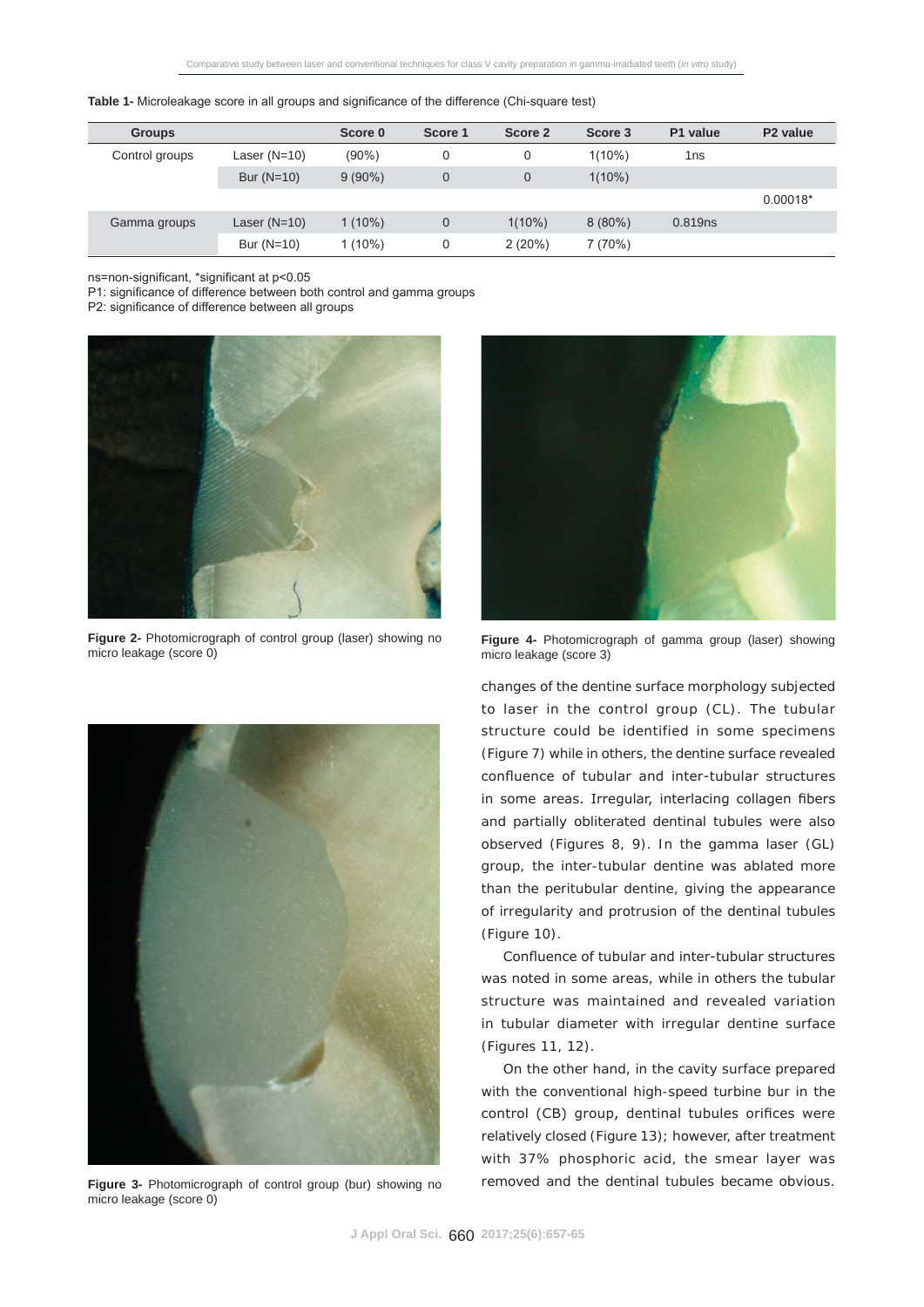

**Figure 5-** Photomicrograph of gamma group (bur) showing micro leakage (score 3)



**Figure 6-** Micro-leakage scores in all groups



**Figure 7-** Electron-micrograph in control (CL) group after cavity preparation with laser revealing a rough irregular surface. The smear layer was removed and the surface structure is maintained (x2,000)



**Figure 8-** Electron-micrograph in control group (CL) after cavity preparation with laser showing confluence of tubular and intertubular structures in some areas. Irregular inter-lacing collagen fibers, and partially obliterated dentinal tubules are also noted (x500)



**Figure 9-** Electron-micrograph in control (CL) group after cavity preparation with laser showing irregular dentinal tubules with partially obliterated lumen intermingled with areas where the tubular structure can't be identified  $(x2,000)$ 



**Figure 10-** Electron-micrograph in gamma (GL) group subjected to laser showing confluence of tubular and intertubular structures, the intertubular dentine was ablated more than the peritubular dentine, giving the appearance of irregularity and protrusion of the dentinal tubules (x2,000)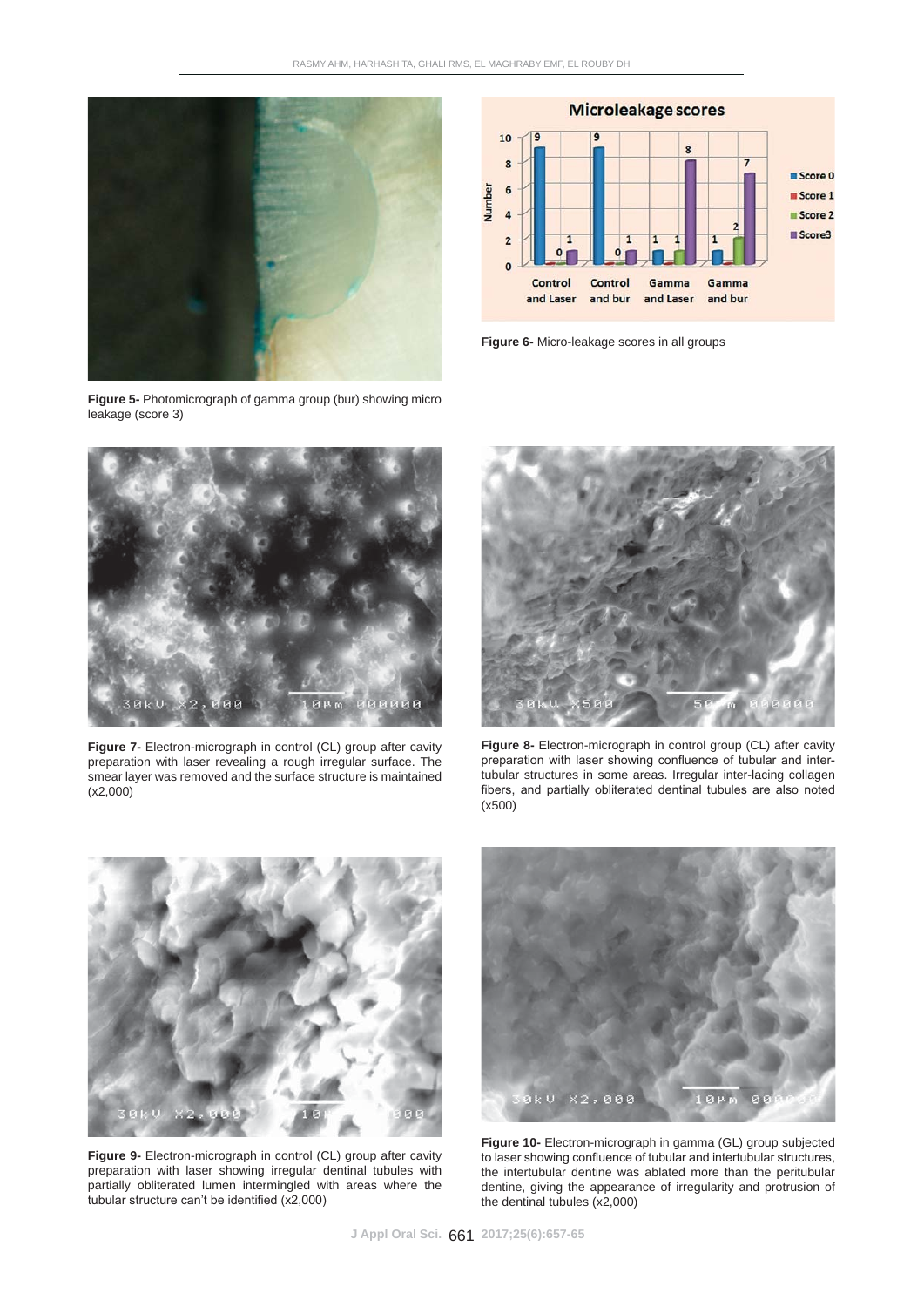

**Figure 11-** Electron-micrograph in gamma and laser (GL) group showing irregular dentine surface after cavity preparation. The tubular structure is maintained in most areas and reveals variation in tubular diameter (x2,000)



**Figure 12-** Electron-micrograph in gamma (GL) group subjected to laser showing dentine surface after cavity preparation. Confluence of tubular and inter-tubular structures is noted in some areas, while in other areas, the tubular structure is maintained and reveals variation in tubular diameter (blue arrow), (x500)



**Figure 13-** Electron-micrograph in control (CB) group subjected to conventional high speed turbine bur before acid etching showing the dentinal tubules orifices were relatively closed (x2,000) **Figure 14-** Electron-micrograph in control (CB) group subjected



**Figure 15-** Electron-micrograph in gamma (GB) group subjected to conventional high speed turbine bur after cavity preparation revealing cracks and debris on the dentine surface (x750)



to conventional high speed turbine bur after acid etching where the smear layer was removed and the dentinal tubules were obvious. The intertubular dentine appears more ablated than the peritubular one (x2,000)

The inter-tubular dentine was more ablated than the peritubular one (Figure 14).

Moreover, specimens prepared with the conventional high-speed turbine bur in gamma (GB) group (before acid etching) revealed a flat surface covered with a smear layer, with many cracks and debris (Figure 15). Similarly to the control group, after treatment with 37% phosphoric acid, the smear layer was removed and the dentinal tubules became obvious, where the inter-tubular dentine appeared more ablated than the peritubular one (Figure 16).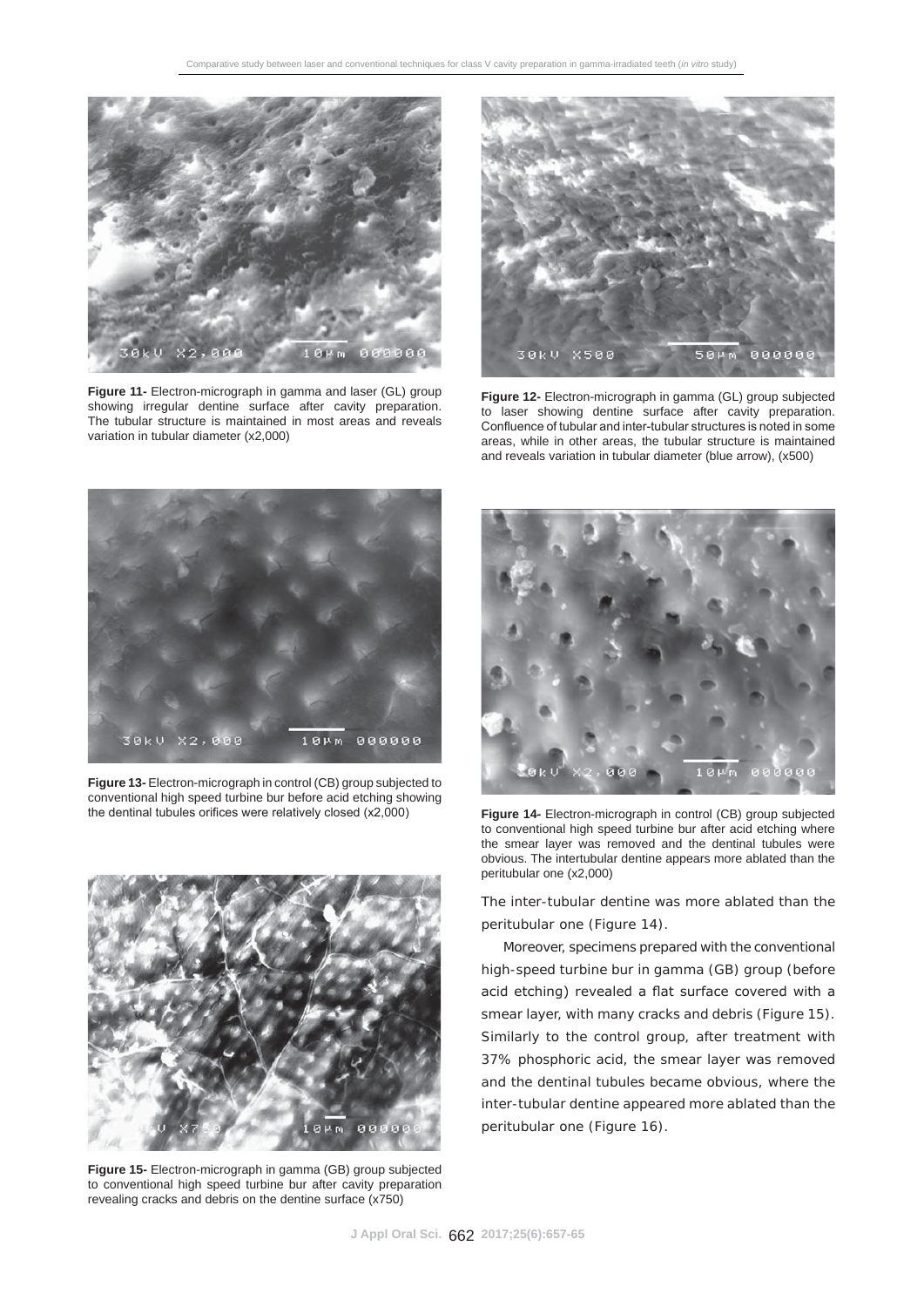

**Figure 16-** Electron-micrograph in gamma (GB) group subjected to conventional high speed turbine bur after acid etching, the dentinal tubules became more obvious, and the intertubular dentine appears more ablated than the peritubular one and the smear layer was removed (x2,000)

### Discussion

Cavity preparation performed by the Er,Cr:YSSG laser of wavelength 2780 nm showed the possibility to perform cavities within a few minutes. However, the required time for use of the laser was much longer than the use of the conventional high-speed bur because the removal of enamel tissues was more difficult with the use of laser. Hence, cutting through the enamel by laser had a lower efficiency than cutting through the dentine because of the less quantity of water and organic contents of enamel structures if compared with dentine structures<sup>1</sup>.

Laser parameters used in this study revealed that the surface mean temperature did not exceed 4ºC that is believed to be safe for pulp vitality $13$ .

After performing the microleakage test, some dye may have penetrated into the resin in a muchdiffused way such that score 0 means low-level dye penetration.

Previous morphological studies of enamel surface showed protruding prism sheaths without erosion, while the dentine surface showed exposed dentinal tubules orifices. This is believed to be due to microexplosion effects caused by the hard tissue ablation with the Er,Cr:YSSG laser of wavelength 2780 nm. Moreover, surfaces show scaly or flaky irregular appearance1. However, in case of acid etching during normal restorative procedures, chemical changes may lead to increasing dentine permeability and wetness and increasing in pulp irritation, with modification of the organic component and decalcification of the

inorganic part of the hard tooth structures<sup>4,19</sup>.

According to a study conducted by Yamada, et al.28 (2000), who used different dye type and concentration but the same soaking time for measuring the microleakage test, surface roughness influence the microleakage test or bond strength because a rougher surface for a given cross sectional area would have a greater surface area, decreasesing microleakage and increasing bond strength. Therefore, the highly irregular surfaces or roughness without a smear layer in laser cavities could provide a suitable surface for good adhesion or strong bonding with restorative materials in comparison with acid-etched surfaces – thus, it is possible to avoid acid etching<sup>12,27</sup>. However, our findings are in agreement with that of Subramaniam and Pandey<sup>26</sup> (2016), who used the same dye type and concentration but different soaking time for measuring the microleakage test, finding no significant difference in microleakage between composite resin bonded to lased enamel and dentine and teeth prepared with conventional method. The authors also noted that the microleakage observed in both groups was due to the presence of gaps at the resin-tooth interface and that this, in turn, may be due to poor adaptation or less penetration of resin material into dentinal tubules, entrapped air and inadequate curing of the material. Thus, resins with good flow characteristics and surface treatment of laser-prepared cavities have been suggested for better wetting and penetration<sup>29</sup>.

Our findings are in contrast with that of studies of Palma-Dibb, et al.<sup>18</sup> (2002), Corona, et al.<sup>6</sup> (2003) and Roebuck, et al.<sup>23</sup> (2000), who used different dye type, concentration and soaking time for measuring the microleakage test, reporting a higher degree of microleakage around composite restorations when cavity preparation was performed by the Er:YAG laser. Palma-Dibb, et al.<sup>18</sup> (2002) demonstrated that, by scanning electron microscope (SEM), the morphology of lased surfaces reveals an irregular ablation pattern and non-sufficient etching with presence of unconditioned dental surface areas, which may be due to difficulty in obtaining a uniform pulse administration.

Consequently, laser creates non-uniform microporosities and promotes a disorganized destruction of enamel prisms. These irregular microretentions vary from the acid etching pattern resulting in poor adhesion with adverse effect on effectiveness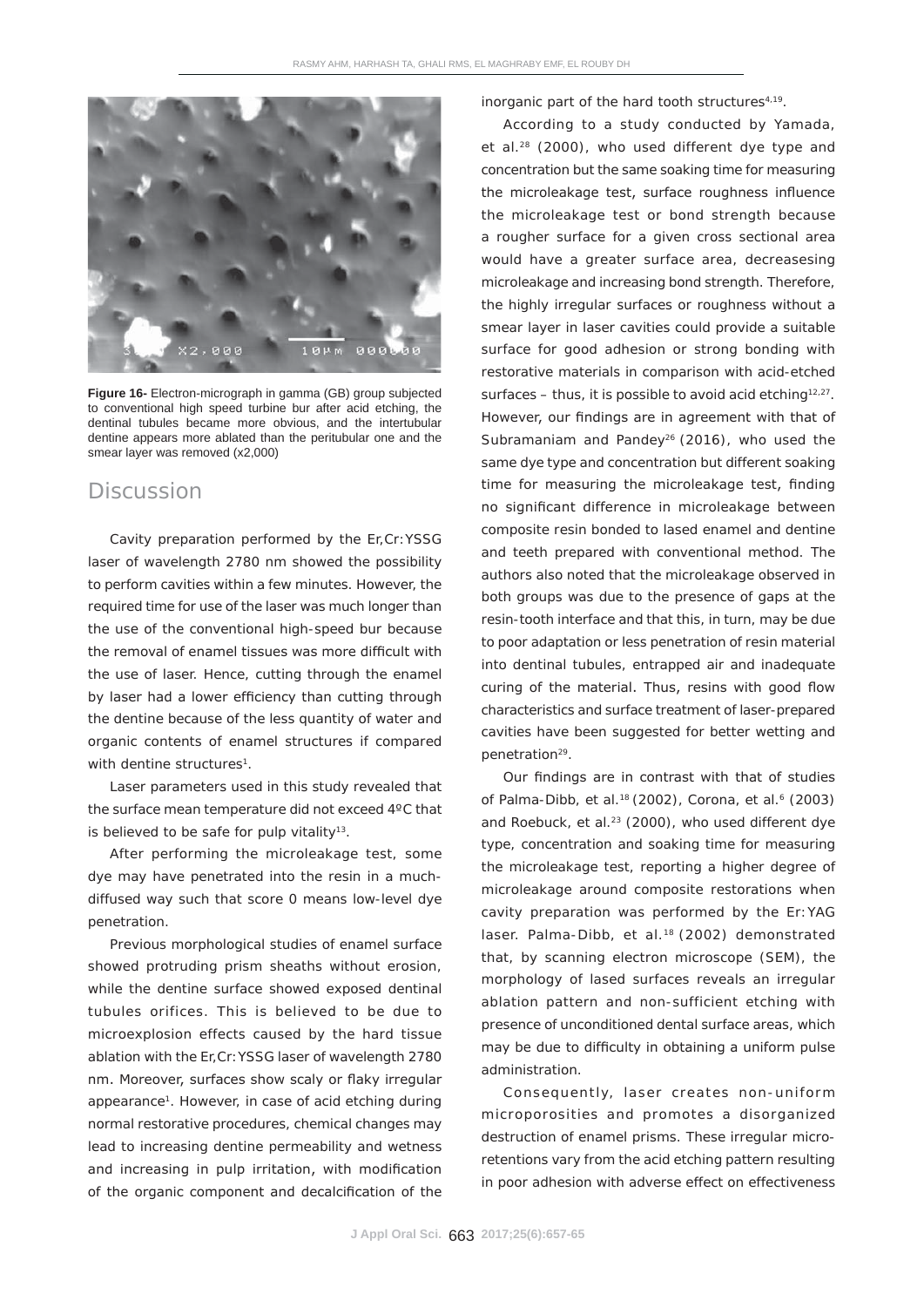of cavity margin sealing<sup>19</sup>. Moreover, Corona, et al.<sup>6</sup> (2003) demonstrated the same results, but attributed them to the cavosurface margins produced by Er:YAG laser irradiation, which provide a quite rough appearance compared to margins produced by highspeed cutting, thus marginal contouring could result in increased micro-spacing and greater leakage.

Roebuck, et al. $23$  (2000) also stated that the morphological changes on tooth structure caused by laser irradiation might affect the degree of performance of restorative materials, especially adhesives systems. Additionally, increasing the pulse energy might result in deeper crater pattern in tooth surface, which may influence the adaptation of restorative material to cavity walls; therefore, different pulse energies are required for optimum cavity sealing at enamel and dentine margins and for different materials.

The bonding process could be impaired due to the presence of free radicals within the structure of dental tissues previously exposed to ionizing radiation<sup>15</sup>. These free radicals act in a similar way to hydrogen peroxide (O- highly reactive radicals interfere with polymerization)3,20, sodium hypochlorite (free radicals act on collagen denaturation)<sup>8</sup>, or blood contamination (hemoglobin iron-dependent radicals) $^{22}$ .

Moreover, the hydroxylapatite crystals of dental hard tissues contain some sodium, magnesium and carbonate by entrapment during their formation<sup>16</sup>, in which sodium and magnesium may substitute calcium and carbonate can substitute phosphate and hydroxyl group; those substitutions distort the dental structure and make it more soluble<sup>24</sup>. After irradiation, these defects could be mobilized from the surface layer of crystals, removing entrapped ions and modifying the dental crystal structure, thus interfering with adhesion to restoration. This occurs more in enamel, which contains higher inorganic matter compared with dentine<sup>14,16,24,25</sup>. The morphologic, metabolic and compositional alteration in intra- and inter-tubular collagen might have an effect on bond strength to dentin10,16.

Finally, the high degree of microleakage in gamma group denotes that gamma radiation had a dramatic negative effect on bond strength in both laser and burtreated teeth. This might be attributed to alteration in the crystalline structure and the chemical composition of both enamel and dentine surface.

## Conclusion

Both laser and conventional high-speed turbine bur may have good bond strength in control (non-gamma) group. However, both groups showed a high degree of microleakage in the gamma group, suggesting that gamma radiation had a dramatic negative effect on bond strength in both laser and bur-treated teeth.

# References

1- Aoki A, Ishikawa I, Yamada T, Otsuki M, Watanabe H, Tagami J, et al. Comparison between Er:YAG laser and conventional technique for root caries treatment in vitro. J Dent Res. 1998;77(6):1404-14.

2- Bahrololoami Z, Heydari E. Assessment of tooth preparation via Er:YAG Laser and bur on microleakage of dentine adhesives. J Dent (Tehran). 2014;11(2):172-8.

3- Barbosa CM, Sasaki RT, Florio FM, Basting RT, Influence of time on bond strength after bleaching with 35% hydrogen peroxide. J Contemp Dent Pract. 2008;9(2):81-8.

4- Bertolotti Rl. Conditioning of the dentine substrate. Oper Dent. 1992;5:131-6.

5- Bulucu B, Avsar A, Demiryürek EO, Yesilyurt C. Effect of radiotherapy on the microleakage of adhesive systems. J Adhes Dent. 2009;11(4):305-9.

6- Corona SA, Borsatoo MC, Pecora JD, De Sa Rocha RA, Ramos TS, Palma-Dibb RG. Assessing microleakage of different class V restorations after Er:YAG Laser and bur preparation. J Oral Rehab. 2003;30:1008-14.

7- Cruz AD, Sinhoreti MA, Ambrosano GM, Rastelli AN, Bagnato VS, Boscolo FN. Effect of therapeutic dose X-rays on mechanical and chemical properties of esthetic dental materials, Mater Res. 2008;11(3):313-8.

8- Erdemir A, Ari H, Güngüneş H, Belli S. Effect of medications for root canal treatment on bonding to root canal dentin. J Endod. 2004;30(2):113-6.

9- González-Cabezas C, Li Y, Gregory RL, Stookey GK. Distribution of cariogenic bacteria in carious lesions around tooth-colored restoration. Am J Dent. 2002;15(4):248-51.

10- Grötz KA, Duschner H, Kutzner J, Thelen M, Wagner W. New evidence for the etiology of so-called radiation caries. Proof for direct radiogenic damage of the enamel-dentin junction. Strahlenther Onkol. 1997;173(12):668-76.

11- Ionescu C, Perieanu MV, Craciun LS. Nanomechanical properties of dental surfaces study as an irradiated treatment simulation. Rom Rep Phys. 2016;68(2):693-701.

12- Keller U, Hibst R. Effects of Er:YAG Laser on enamel bonding of composite materials. Proc SPIE. 1993;1880:127-33.

13- Khan MF, Yonaga K, Kimura Y, Funato A, Matsumoto K. Study of microleakage at Class I cavities prepared by Er:YAG Laser using three types of restorative materials. J Clin Laser Med Surg. 1998;16:305-8. 14- Kielbassa AM, Wrbas KT, Schulte-Mönting J, Hellwig E. Correlation of transversal micro radiography and micro hardness on *in situ*-induced de-mineralization in irradiated and non irradiated human dental enamel. Arch Oral Biol. 1999;44(3):243-51.

15- Maghraby AM. Ionizing radiation induced radicals. In: Nenoi M. Current topics in ionizing radiation research: crucial roles in development of modern sciences and technologies. Rijeka: InTech; 2012. p. 649-82.